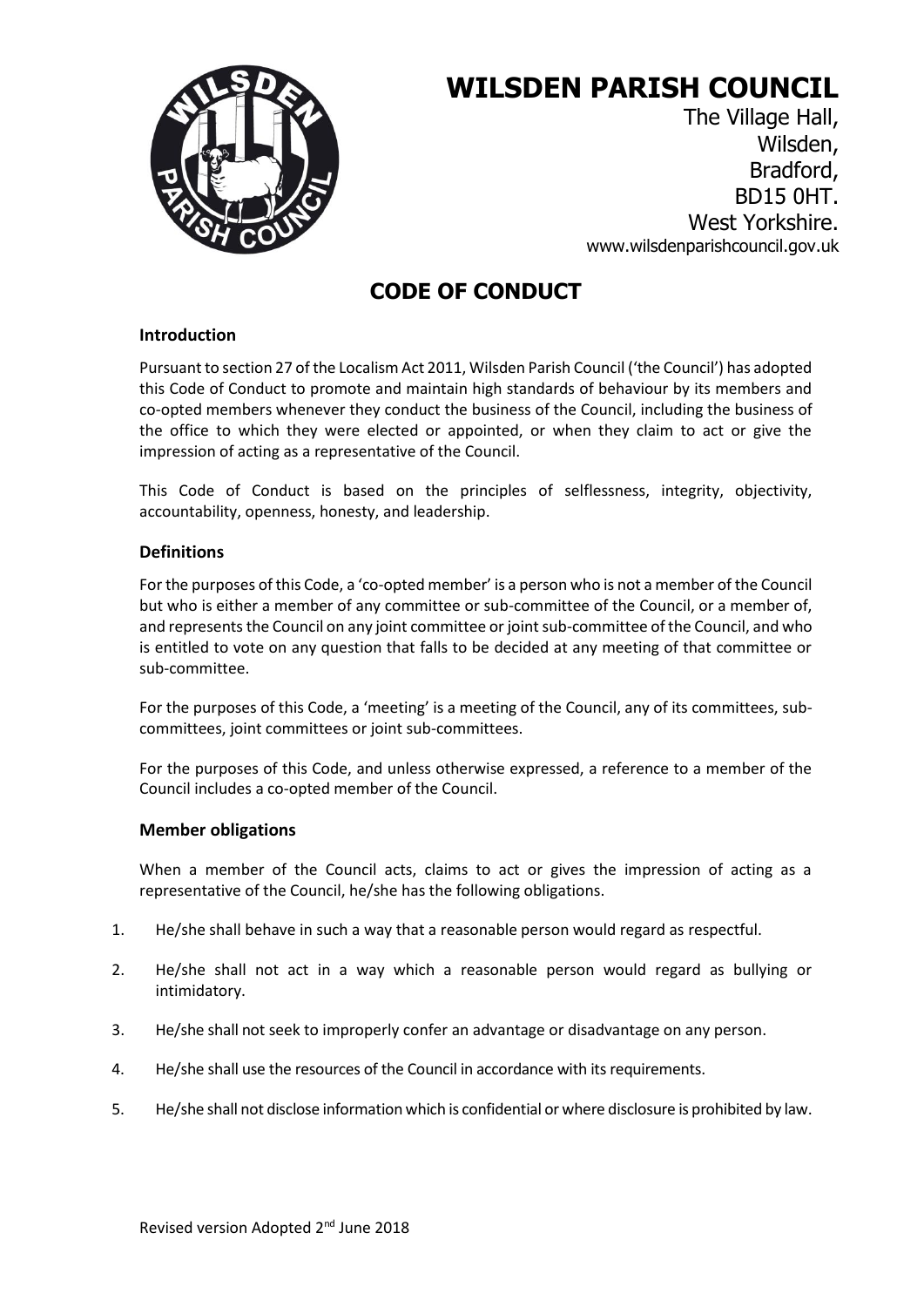#### *Registration of interests*

- 6. Within 28 days of this Code being adopted by the Council, or the member's election or the coopted member's appointment (where that is later), he/she shall register with the Monitoring Officer the interests which fall within the categories set out in Appendices A and B.
- 7. Upon the re-election of a member or the re-appointment of a co-opted member, he/she shall within 28 days re-register with the Monitoring Officer any interests in Appendices A and B.
- 8. A member shall register with the Monitoring Officer any change to interests or new interests in Appendices A and B within 28 days of becoming aware of it.
- 9. A member need only declare the existence but not the details of any interest which the Monitoring Officer agrees is a 'sensitive interest'. A sensitive interest is one which, if disclosed on a public register, could lead the member or a person connected with the member to be subject to violence or intimidation.

#### *Declaration of interests at meetings*

- 10. Where a matter arises at a meeting which relates to an interest in Appendix A the member shall not participate in a discussion or vote on the matter. He/she only has to declare what his/her interest is if it is not already entered in the member's register of interests or if he/she has not notified the Monitoring Officer of it.
- 11. Where a matter arises at a meeting which relates to an interest in Appendix A which is a sensitive interest, the member shall not participate in a discussion or vote on the matter. If it is a sensitive interest which has not already been disclosed to the Monitoring Officer, the member shall disclose he/she has an interest but not the nature of it.
- 12. Where a matter arises at a meeting which relates to an interest in Appendix B, the member shall not vote on the matter. He/she may speak on the matter only if members of the public are also allowed to speak at the meeting.
- 13. A member only has to declare his/her interest in Appendix B if it is not already entered in his/her register of interests or he/she has not notified the Monitoring Officer of it or if he/she speaks on the matter. If he/she holds an interest in Appendix B which is a sensitive interest not already disclosed to the Monitoring Officer, he/she shall declare the interest but not the nature of the interest.
- 14. Where a matter arises at a meeting which relates to a financial interest of a friend, relative or close associate (other than an interest in Appendix A), the member shall disclose the nature of the interest and not vote on the matter. He/she may speak on the matter only if members of the public are also allowed to speak at the meeting. If it is a 'sensitive interest' the member shall declare the interest but not the nature of the interest.

#### **DIspensations**

15. On a written request made to the Council's proper officer, the Council may grant a member a dispensation to participate in a discussion and vote on a matter at a meeting even if he/she has an interest in Appendices A and B if the Council believes that the number of members otherwise prohibited from taking part in the meeting would impede the transaction of the business; or it is in the interests of the inhabitants in the Council's area to allow the member to take part or it is otherwise appropriate to grant a dispensation.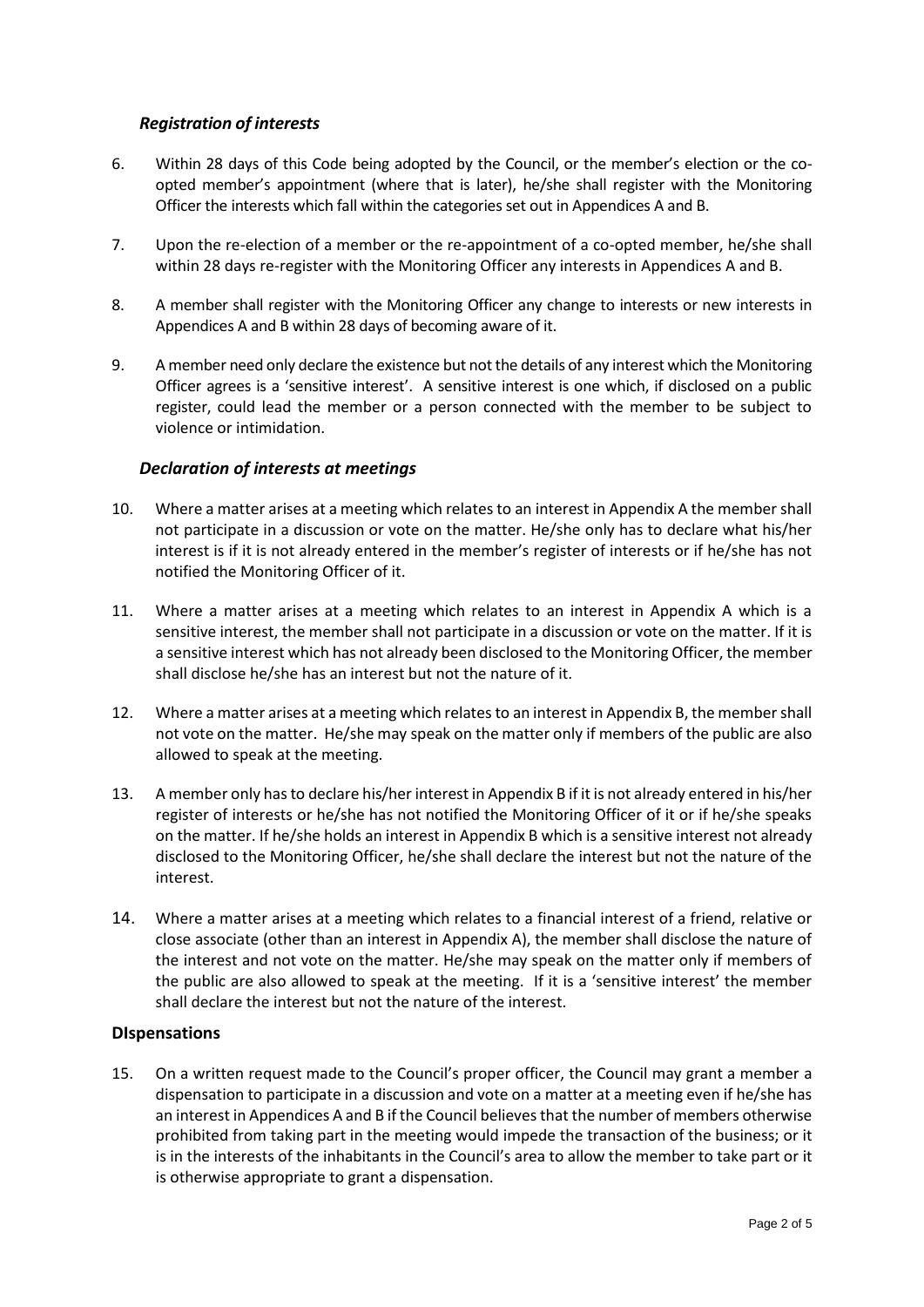# **Appendix A**

Interests described in the table below.

| <b>Subject</b>                                                | <b>Description</b>                                                                                                                                                                                                                                                                                                                                                                              |
|---------------------------------------------------------------|-------------------------------------------------------------------------------------------------------------------------------------------------------------------------------------------------------------------------------------------------------------------------------------------------------------------------------------------------------------------------------------------------|
| Employment,<br>office,<br>trade,<br>profession<br>or vocation | Any employment, office, trade, profession or vocation carried on for<br>profit or gain.                                                                                                                                                                                                                                                                                                         |
| Sponsorship                                                   | Any payment or provision of any other financial benefit (other than from<br>the Council) made to the member during the 12 month period<br>ending on the latest date referred to in paragraph 6 above for<br>expenses incurred by him/her in carrying out his/her duties as a<br>member, or towards his/her election expenses.                                                                   |
|                                                               | This includes any payment or financial benefit from a trade union within<br>the meaning of the Trade Union and Labour Relations<br>(Consolidation) Act 1992.                                                                                                                                                                                                                                    |
| Contracts                                                     | Any contract made between the member or his/her spouse or civil<br>partner or the person with whom the member is living as if they<br>were spouses/civil partners (or a firm in which such person is a<br>partner, or an incorporated body of which such person is a director*<br>or a body that such person has a beneficial interest in the securities<br>of*) and the Council -              |
|                                                               | (a) under which goods or services are to be provided or works are to be<br>executed; and                                                                                                                                                                                                                                                                                                        |
|                                                               | (b) which has not been fully discharged.                                                                                                                                                                                                                                                                                                                                                        |
| Land                                                          | Any beneficial interest in land which is within the area of the Council.<br>'Land' excludes an easement, servitude, interest or right in or over land<br>which does not give the member or his/her spouse or civil partner or<br>the person with whom the member is living as if they were<br>spouses/civil partners (alone or jointly with another) a right to<br>occupy or to receive income. |
| Licences                                                      | Any licence (alone or jointly with others) to occupy land in the area of<br>the Council for a month or longer.                                                                                                                                                                                                                                                                                  |
| Corporate<br>tenancies                                        | Any tenancy where (to the member's knowledge)-                                                                                                                                                                                                                                                                                                                                                  |
|                                                               | (a) the landlord is the Council; and                                                                                                                                                                                                                                                                                                                                                            |
|                                                               | (b) the tenant is a body that the member, or his/her spouse or civil<br>partner or the person with whom the member is living as if they<br>were spouses/civil partners is a partner of or a director* of or has a<br>beneficial interest in the securities* of.                                                                                                                                 |
| <b>Securities</b>                                             | Any beneficial interest in securities* of a body where-                                                                                                                                                                                                                                                                                                                                         |
|                                                               | (a) that body (to the member's knowledge) has a place of business or<br>land in the area of the Council; and                                                                                                                                                                                                                                                                                    |
|                                                               | (b) either-                                                                                                                                                                                                                                                                                                                                                                                     |
|                                                               | (i) the total nominal value of the securities* exceeds £25,000 or one<br>hundredth of the total issued share capital of that body; or                                                                                                                                                                                                                                                           |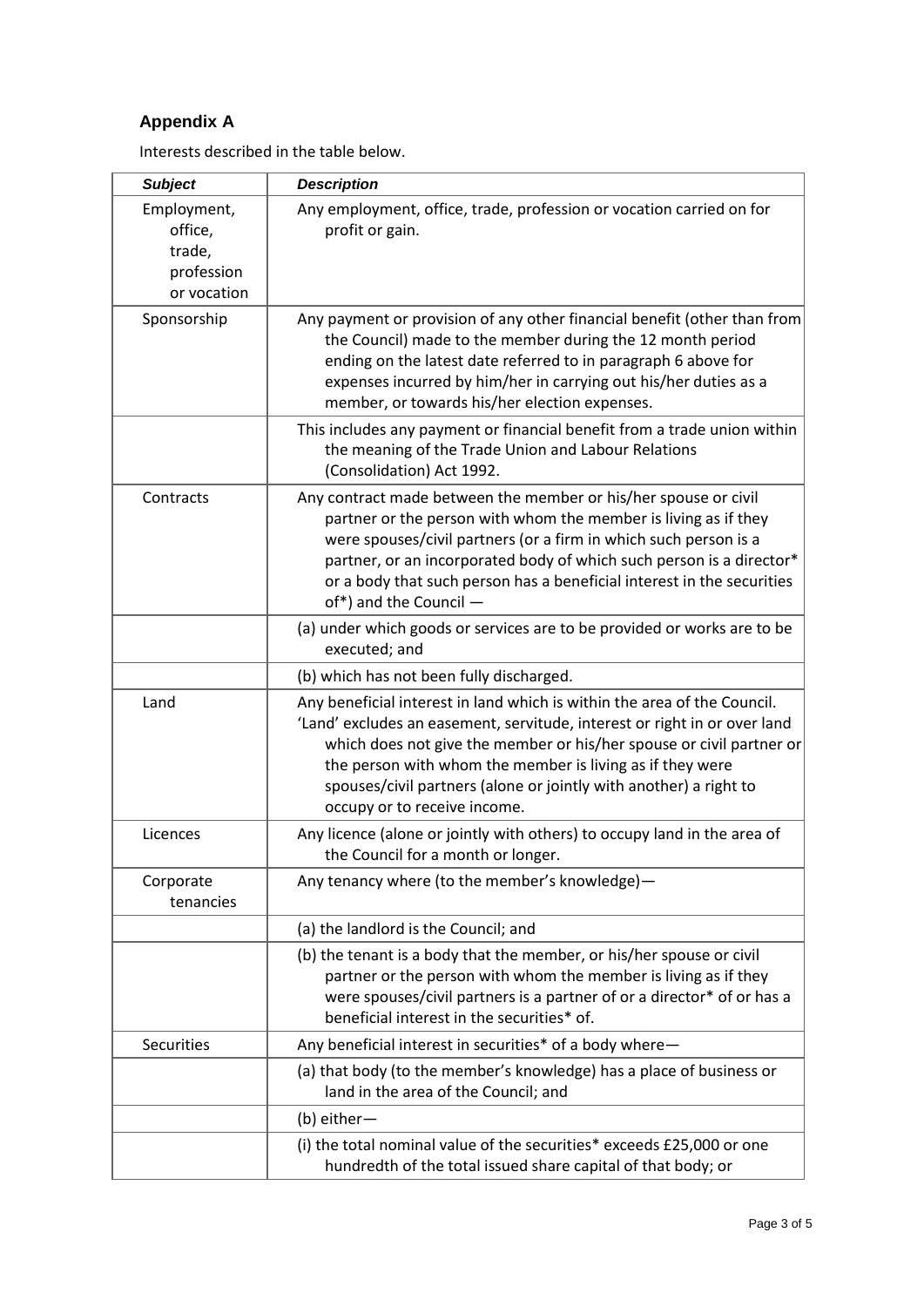| (ii) if the share capital of that body is of more than one class, the total |
|-----------------------------------------------------------------------------|
| nominal value of the shares of any one class in which the member,           |
| or his/her spouse or civil partner or the person with whom the              |
| member is living as if they were spouses/civil partners has a               |
| beneficial interest exceeds one hundredth of the total issued share         |
| capital of that class.                                                      |

\*'director' includes a member of the committee of management of an industrial and provident society.

**\*'**securities' means shares, debentures, debenture stock, loan stock, bonds, units of a collective investment scheme within the meaning of the Financial Services and Markets Act 2000 and other securities of any description, other than money deposited with a building society**.**